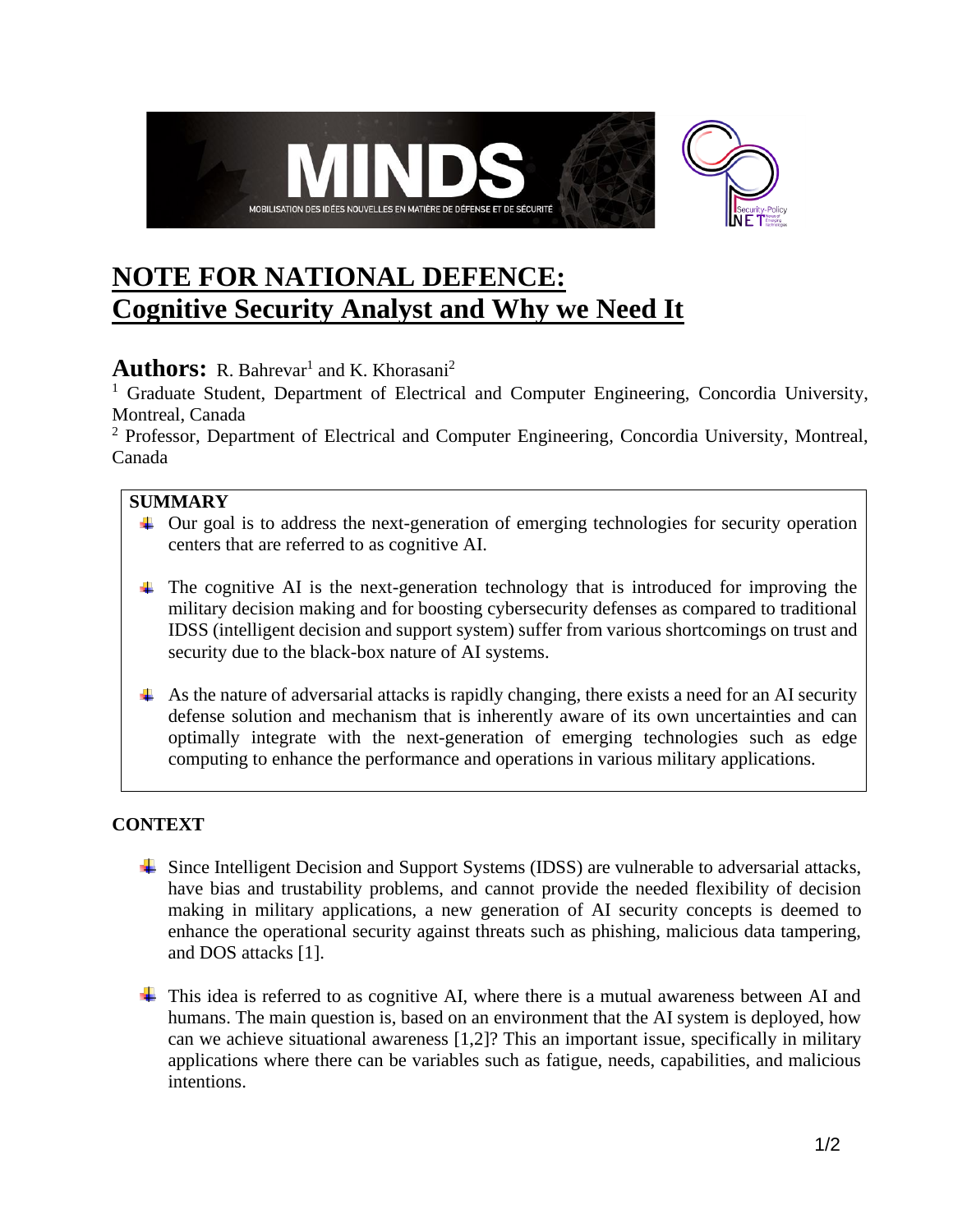- In [2], three elements are stated as the foundation of such human-AI cooperation. Be mutual predictable, mutually directable, and have mutual common ground.
- In this Briefing Note, our goal and aim is to discuss cognitive AI, companies that are moving forward with this type of technology, what should be done to accomplish it, and what one can accomplish with this type of AI technology.

#### **CONSIDERATIONS**

- In view of the [IBM QRadar Advisor with Watson](https://www.ibm.com/ca-en/products/cognitive-security-analytics) cognitive AI can overcome the lack of talent and job fatigue in cybersecurity:
	- $\ddot{\bullet}$  It can visualize how the attack is progressing, validate the threat, and suggest what are the possible threats that can still occur.
	- Possess cognitive reasoning for isolation of threat.
	- Provides a priority-based investigation list.
- <sup>4</sup> [CISCO](https://www.cisco.com/c/dam/m/digital/elq-cmcglobal/OCA/Assets/Federal/Cisco-Kinetic-At-a-Glance-FedGovt.pdf?CCID=cc000105&OID=aagxa008674) also provides edge and fog processing, data analysis, feedback, and computation that can be a key concern in a connected battlefield:
	- Provides solutions such as joint node networks enabling soldiers to communicate via satellite.
	- Considers the technology of mobile edge computing, which can provide the networking and interconnection between the AI devices.

#### **NEXT STEPS**

- $\overline{\phantom{a}}$  One of the main challenges of mobile edge computing is the security and trustability of exchanged information. Developing cognitive AI can provide this by bringing observability, explainability, awareness, and constant reconfiguration and learning for AI systems against AI threats.
- $\overline{\phantom{a}}$  We need a combination of mobile edge computing and cognitive AI to bring situational and environmental awareness, as well as being able to establish a human-AI interconnection.
- $\pm$  For example, consider a group of scattered UAVs that are controlled by military operators and communicate with each other through military vehicles and devices that are installed/on the move in an area of operation such that together will form a mobile edge computing server. One of the cognitive AI technology's roles is to help operators to remain responsive to potential threats and assess the integrity of exchanged information between UAVs or their input/output commands.
- In terms of training the military personnel, one can collaborate with companies such as [CISCO.](https://www.cisco.com/c/en/us/about/csr/impact/education/veterans-program.html#~veteran-stories)